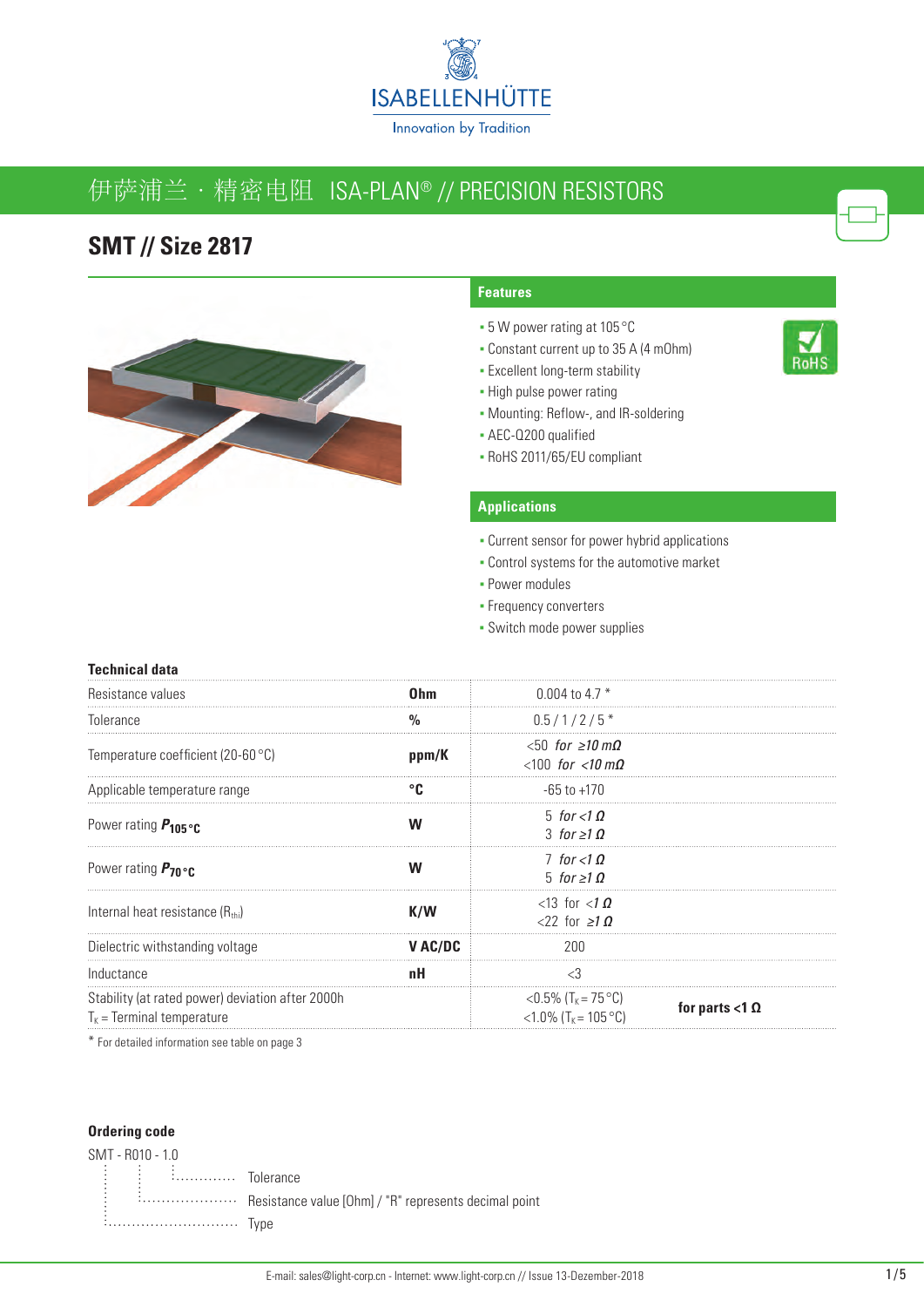#### **Recommended solder profile**

| Reflow- and IR-soldering        |     |      |     |  |
|---------------------------------|-----|------|-----|--|
| Temperature                     |     |      | 755 |  |
| lime<br><b>****************</b> | sec | peak |     |  |

Slight deformations during soldering do not affect technical properties of the component.

#### **Tape and reel information**

| Specification    |      | DIN EN 60286-3 |
|------------------|------|----------------|
| Tape width       | mm   |                |
| Reel size        | inch |                |
| Parts per reel   | pcs  | 5000           |
| Packaging weight |      |                |

**Power derating curve at 70 °C**



**Power derating curve**



SMK/SMP/SMS/SMT

Z-YH-113e

#### **Temperature dependence of the electrical resistance of SMT resistors**

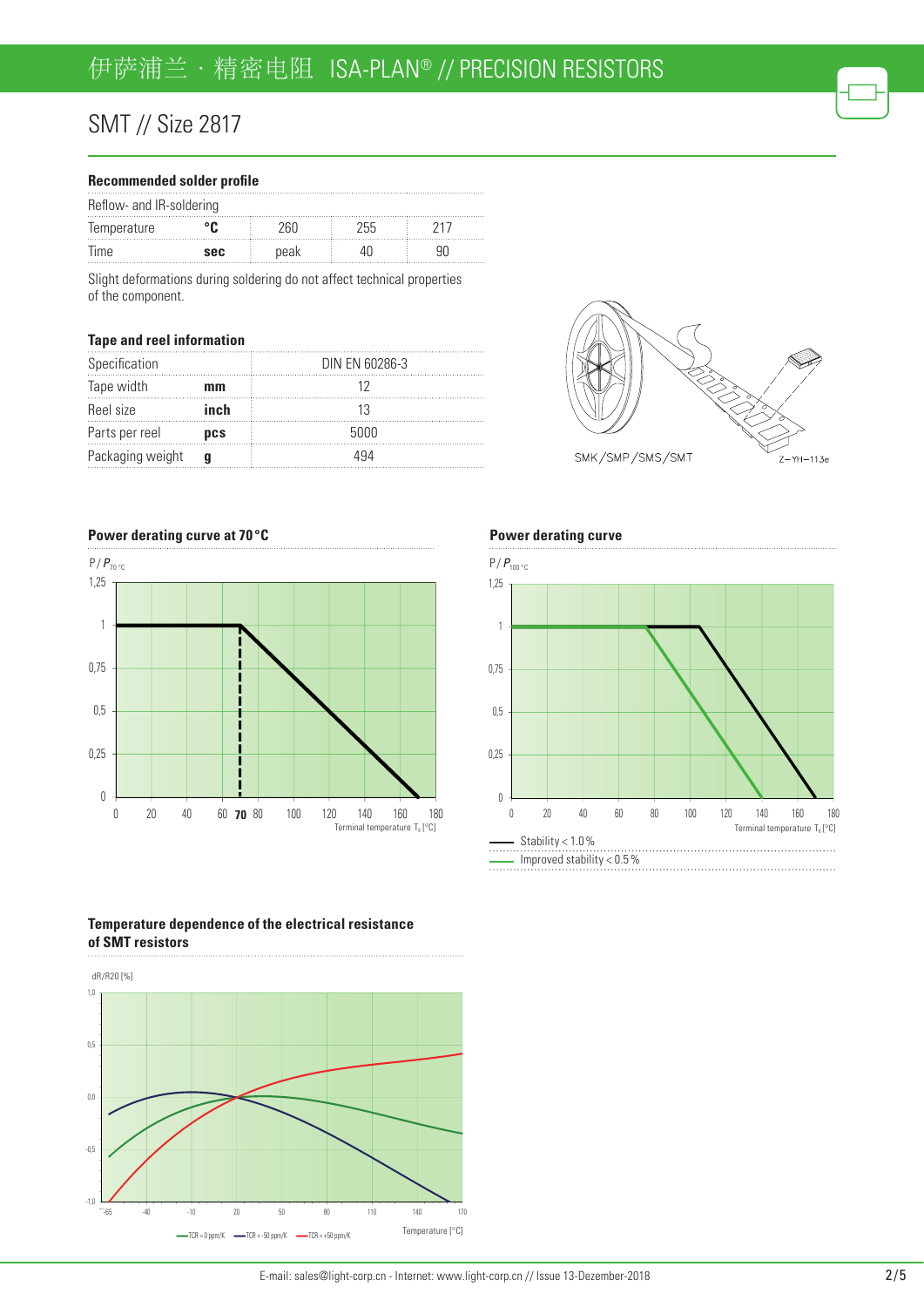#### **Available standard resistance values and tolerances\***

| <b>Resistance values</b> | <b>Tolerance</b> |                   |     |              |
|--------------------------|------------------|-------------------|-----|--------------|
|                          | 0.5              | 1.0               | 2.0 | 5.0          |
| R004                     |                  | $\checkmark$      |     | $\checkmark$ |
| R0047                    |                  |                   |     | ✓            |
| R005                     | $\checkmark$     | ✓                 | ✓   | ✓            |
| R0056                    |                  | ✓                 |     |              |
| R0068                    |                  | $\checkmark$<br>. | ✓   | $\checkmark$ |
| <b>R008</b>              |                  | ✓                 |     |              |
| R0091                    |                  | ✓                 |     |              |
| R010                     | ✓                | ✓                 | ✓   | ✓            |
| R0135                    |                  | ✓                 |     |              |
| R014                     |                  | $\checkmark$      |     |              |
| R015                     |                  | $\checkmark$      |     | $\checkmark$ |
| R018                     |                  | ✓                 |     |              |
| R020                     |                  | ✓                 |     |              |
| R022                     |                  | ✓                 |     | v            |
| R025                     | ✓                | ✓                 |     |              |
| R027                     |                  | $\checkmark$      |     |              |
| R030                     |                  | ✓                 |     |              |
| R033                     | ✓                | ✓                 |     |              |
| R039                     |                  | $\checkmark$      |     |              |
| R040                     |                  | $\checkmark$      |     |              |
| R047                     |                  | ✓                 |     | ✓            |
| R050                     | ✓                | ✓                 |     |              |
| R056                     |                  | ✓<br>$\cdots$     |     |              |
| R068                     | ✓                | ✓                 | ✓   |              |
| R082                     |                  | $\checkmark$      |     |              |
| R100                     | ✓                | ✓                 | ✓   | ✓            |
| R120                     |                  | ✓                 |     |              |
| R150                     |                  |                   |     |              |
| R <sub>170</sub>         |                  |                   |     |              |
| R180                     |                  |                   |     |              |
| R200                     |                  |                   |     |              |
| R220                     |                  |                   |     |              |
| R250                     |                  |                   |     |              |
| R270                     |                  |                   |     |              |
| R330                     |                  | ✓                 |     |              |
| R390                     |                  |                   |     |              |
|                          |                  |                   |     |              |

| <b>Resistance values</b> | <b>Tolerance</b> |              |     |     |
|--------------------------|------------------|--------------|-----|-----|
|                          | 0.5              | 1.0          | 2.0 | 5.0 |
| R400                     | ✓                |              |     |     |
| R470                     |                  | ✓            | ✓   |     |
| R500                     | ✓                | ✓            |     |     |
| R560                     |                  | ✓            |     |     |
| R680                     |                  | ✓            |     |     |
| R820                     |                  | ✓            |     |     |
| <b>1R00</b>              |                  | $\checkmark$ |     |     |
| <b>1R50</b>              |                  | $\checkmark$ |     |     |
| <b>1R80</b>              |                  | $\checkmark$ |     |     |
| 2R00                     |                  | $\checkmark$ |     |     |
| 2R20                     |                  | $\checkmark$ |     |     |
| 2R70                     |                  | $\checkmark$ |     |     |
| 3R00                     |                  |              |     | ✓   |
| 3R30                     |                  | $\checkmark$ |     |     |
| 3R90**                   |                  | ✓            |     |     |
| 4R00**                   |                  | ✓            |     |     |
| 4R70**                   |                  | $\checkmark$ |     |     |
|                          |                  |              |     |     |

#### $\checkmark$  = available

\* Further values and tolerances on request

\*\* New values, qualification in process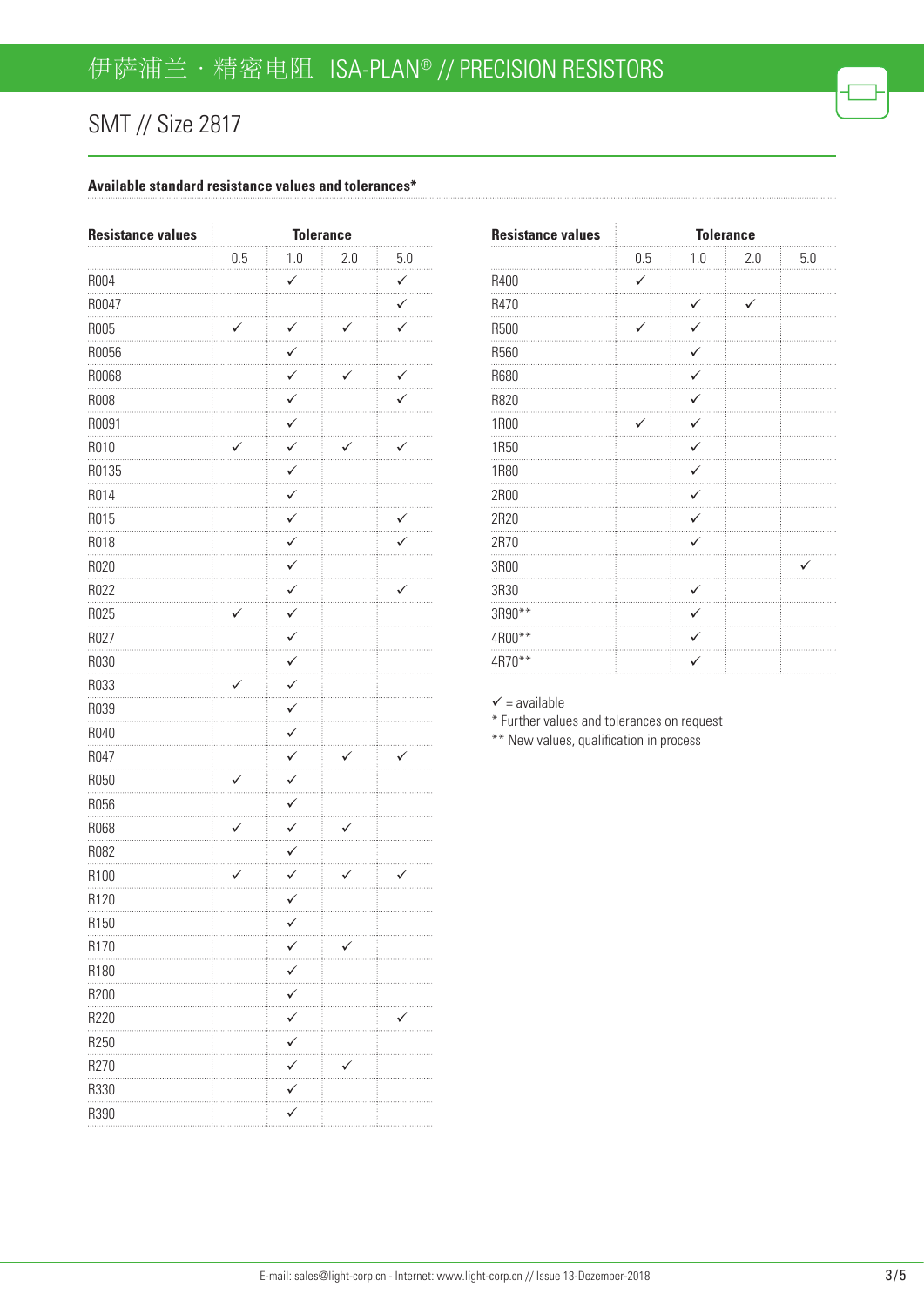**Mechanical dimensions and pcb-layout proposal (Reflow-soldering) [mm] // Z-YE-1019a**





| <b>vpe</b> | ١A |  |
|------------|----|--|
|            |    |  |

| solder pad type: |  |  |
|------------------|--|--|
|                  |  |  |